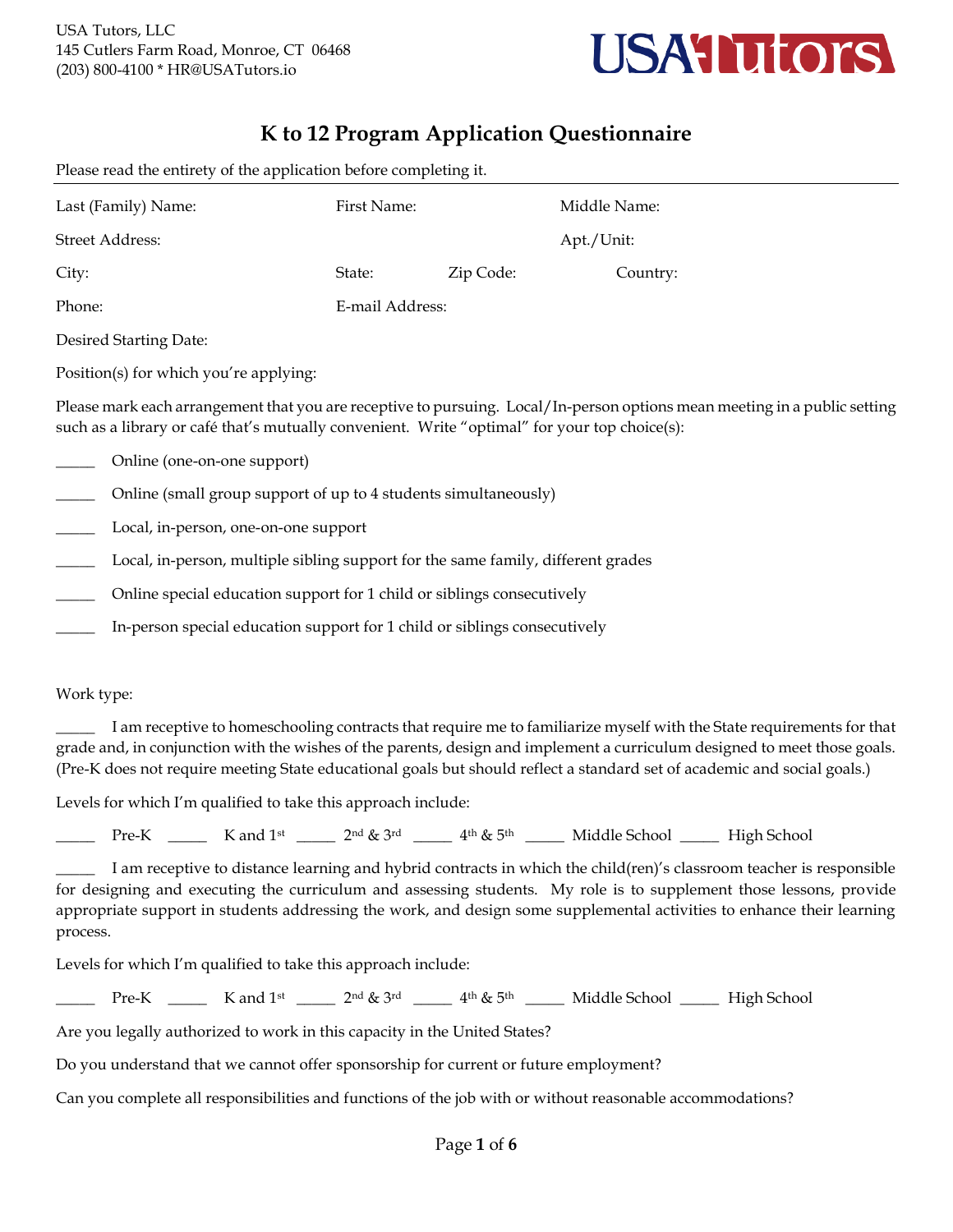USA Tutors, LLC **ATutors** 145 Cutlers Farm Road, Monroe, CT 06468 (203) 800-4100 \* HR@USATutors.io If you responded that you require accommodations, please specify which one(s) you require:

Please list your teaching certifications including specifying the state(s). If there are any special circumstances, such as that they are expired or pending, please include the details:

List any other certifications you hold professionally or personally that may be relevant to an educational position with us, e.g., American Red Cross, American Heart Association, ESL, Literacy volunteer, and so forth:

To be considered for an ongoing freelance contractor relationship with us, please complete and submit the "Availability" form that appears at the bottom of the "Join Our K to 12 Team" page of our website: https://www.USATutors.io. Be sure to note the timeframe in which the information on the form is applicable. In other words, if it's summer and you will be working/attending school with a different schedule as of mid- to late August, note it. You may submit more than one version of the form.

| Will you work weekends? | Will you work weekdays during regular school hours? |
|-------------------------|-----------------------------------------------------|
|                         |                                                     |

Are you 18 or older? Are you 21 or older?

Do you have reliable transportation to placements that are not on or near bus lines or train stations if you've chosen inperson as an option?

### **Special Considerations for In-Person Sessions**

Please check any of the situations that would be problematic for you. Feel free to write any notes/explanations/special requests below.

- I am allergic to pets and cannot be in an environment with the following type(s):
- \_\_\_\_\_ I am allergic to smoke and cannot be in an environment where people smoke.
- I am allergic to incense and/or heavy perfumes and cannot be in an environment with them.
- I am allergic to the following foods/beverages and cannot come in contact with them:
- Note any other special considerations here that might prevent you from accepting an assignment:

# **Educational Background**

*Please note that you must have successfully completed a master's degree to work in any position with us. Check the "Join Our K to 12 Team" section of our website for minimum educational requirements for each position.*

Name of Your High School: City and State:

Did you graduate?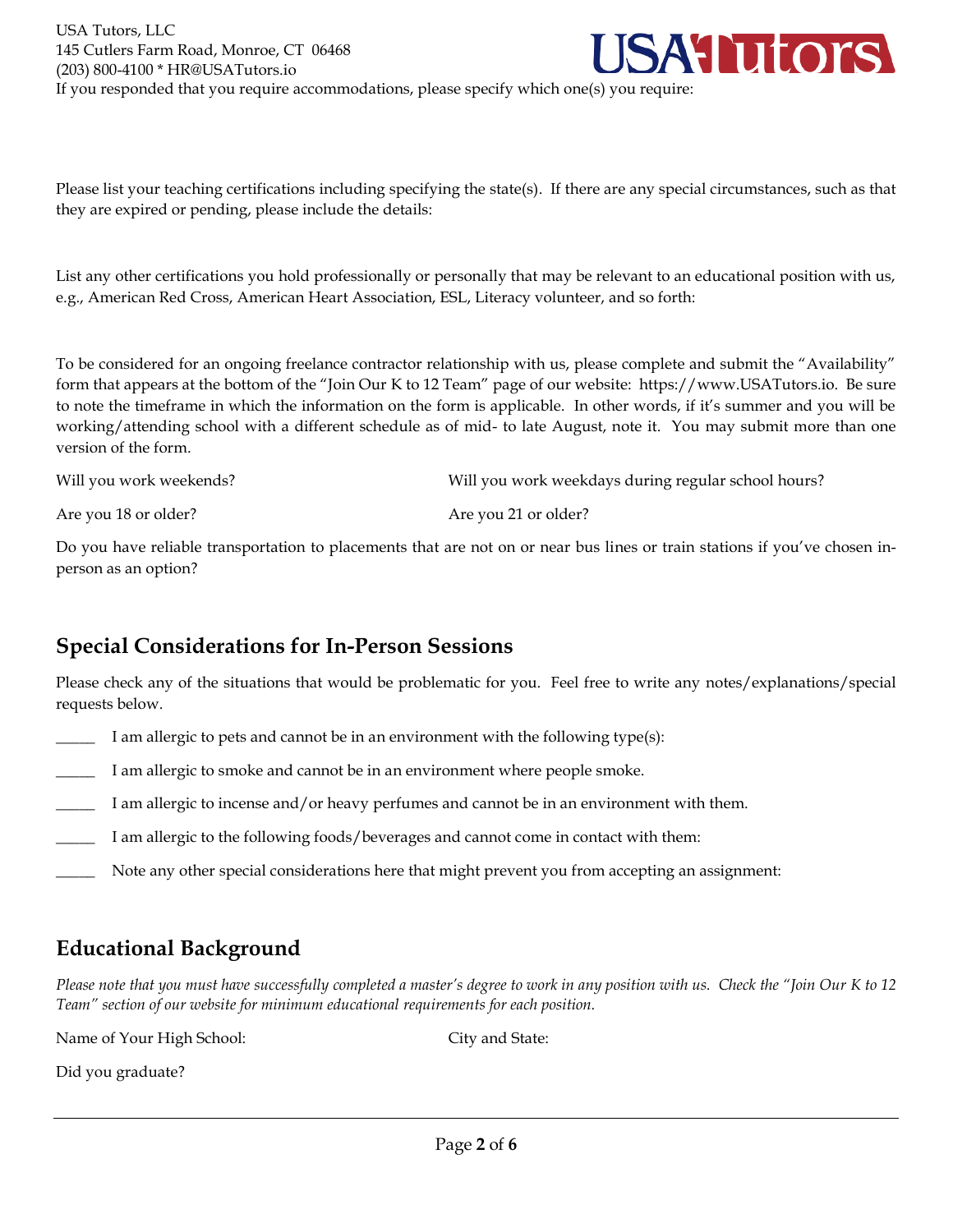| USA Tutors, LLC                         |  |
|-----------------------------------------|--|
| 145 Cutlers Farm Road, Monroe, CT 06468 |  |
| (203) 800-4100 * HR@USATutors.io        |  |
| College Name:                           |  |



City and State:

Attended from: to

Did you graduate? Degree Earned:

List here any secondary majors, associate's degrees earned here before a bachelor's degree, certificates, and/or minors earned at this institution:

| If applicable: College Name: |    | City and State:                                                                                                         |
|------------------------------|----|-------------------------------------------------------------------------------------------------------------------------|
| Attended from:               | to |                                                                                                                         |
| Did you graduate?            |    | Degree Earned:                                                                                                          |
| earned at this institution:  |    | List here any secondary majors, associate's degrees earned here before a bachelor's degree, certificates, and/or minors |
| If applicable: College Name: |    | City and State:                                                                                                         |
| Attended from:               | to |                                                                                                                         |
| Did you graduate?            |    | Degree Earned:                                                                                                          |
| earned at this institution:  |    | List here any secondary majors, associate's degrees earned here before a bachelor's degree, certificates, and/or minors |
| If applicable: College Name: |    | City and State:                                                                                                         |
| Attended from:               | to |                                                                                                                         |
| Did you graduate?            |    | Degree Earned:                                                                                                          |
|                              |    |                                                                                                                         |

List here any secondary majors, associate's degrees earned here before a bachelor's degree, certificates, and/or minors earned at this institution:

List here any other training, schooling, certificates, etc. that you earned that may be relevant to working with USA Tutors.

### **Previous Employment**

Please do NOT skip completing this section unless ALL of the information requested here is provided elsewhere. (We don't care about your prior salary/hourly rate, and we aren't going to ask your former employers about it. We care about the value that you will bring to our company.)

| Company/Institution:                                  |    | Phone:             |
|-------------------------------------------------------|----|--------------------|
| Address:                                              |    | Supervisor's Name: |
| Job Title:                                            |    |                    |
| Job Responsibilities:                                 |    |                    |
| From:                                                 | to |                    |
| Reason for leaving:                                   |    |                    |
| May we contact your prior supervisor for a reference? |    |                    |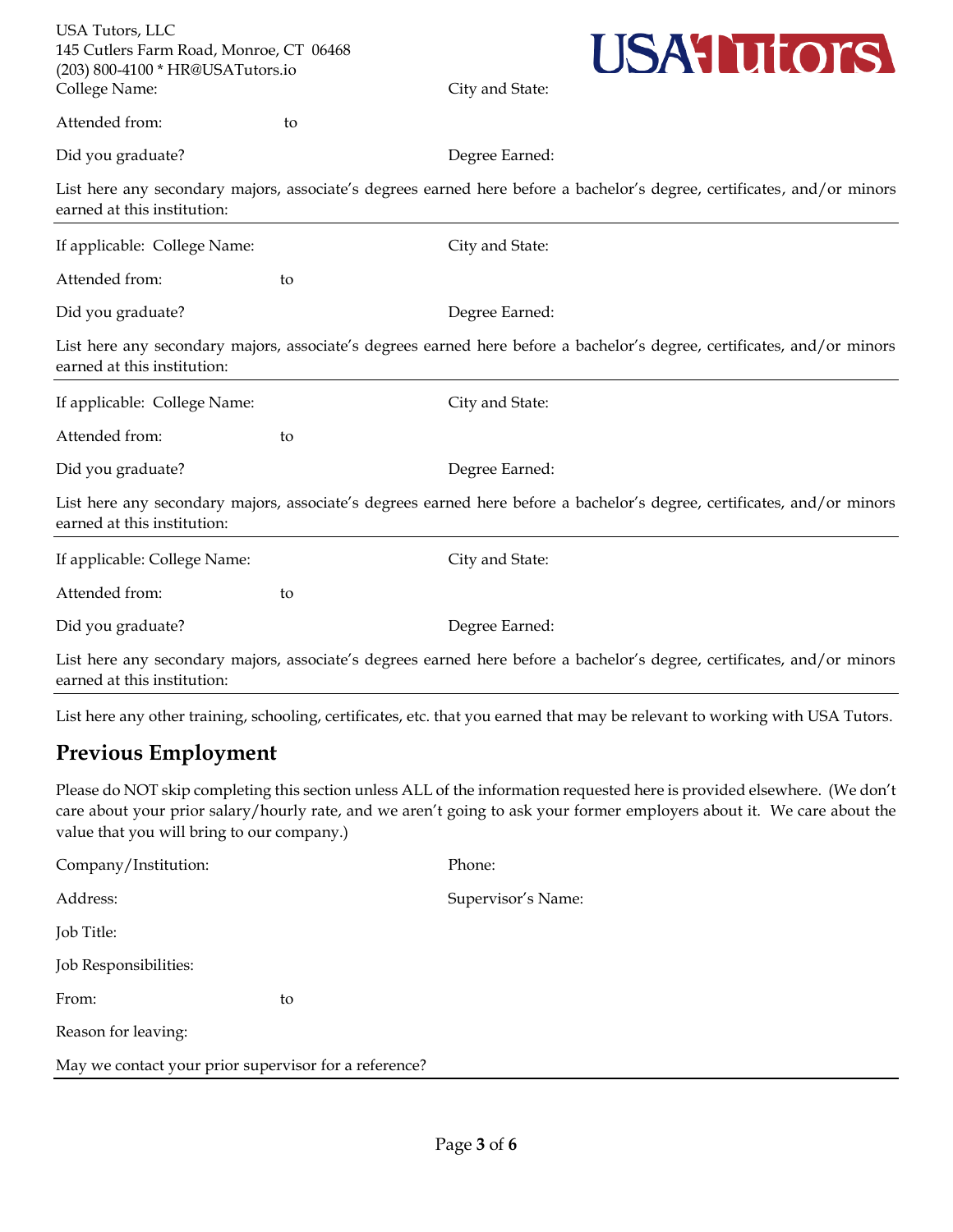

| Company/Institution:                                  |    | Phone:             |  |
|-------------------------------------------------------|----|--------------------|--|
| Address:                                              |    | Supervisor's Name: |  |
| Job Title:                                            |    |                    |  |
| Job Responsibilities:                                 |    |                    |  |
| From:                                                 | to |                    |  |
| Reason for leaving:                                   |    |                    |  |
| May we contact your prior supervisor for a reference? |    |                    |  |
| Company/Institution:                                  |    | Phone:             |  |
| Address:                                              |    | Supervisor's Name: |  |
|                                                       |    |                    |  |
| Job Title:                                            |    |                    |  |
| Job Responsibilities:                                 |    |                    |  |
| From:                                                 | to |                    |  |
| Reason for leaving:                                   |    |                    |  |
| May we contact your prior supervisor for a reference? |    |                    |  |

## **Professional Skills and/or Qualifications**

This section is a great opportunity to highlight what you will bring to USA Tutors, LLC. What you have studied, pursued as a long-term hobby, presented on, etc. that you either haven't mentioned yet or want to emphasize again?

### **References**

Our K to 12 openings require a minimum of three letters of reference, two from a prior supervisor or someone in your supervisory chain. You may list here the people who are preparing those letters or other individuals. Please do not include family members.

*Reference 1:*

| Name:                  | Phone:                                                                     | Email Address: |
|------------------------|----------------------------------------------------------------------------|----------------|
| Number of Years Known: | How does this person know you, e.g., professor, supervisor, volunteer job? |                |
| Reference 2:           |                                                                            |                |
| Name:                  | Phone:                                                                     | Email Address: |
| Number of Years Known: | How does this person know you, e.g., professor, supervisor, volunteer job? |                |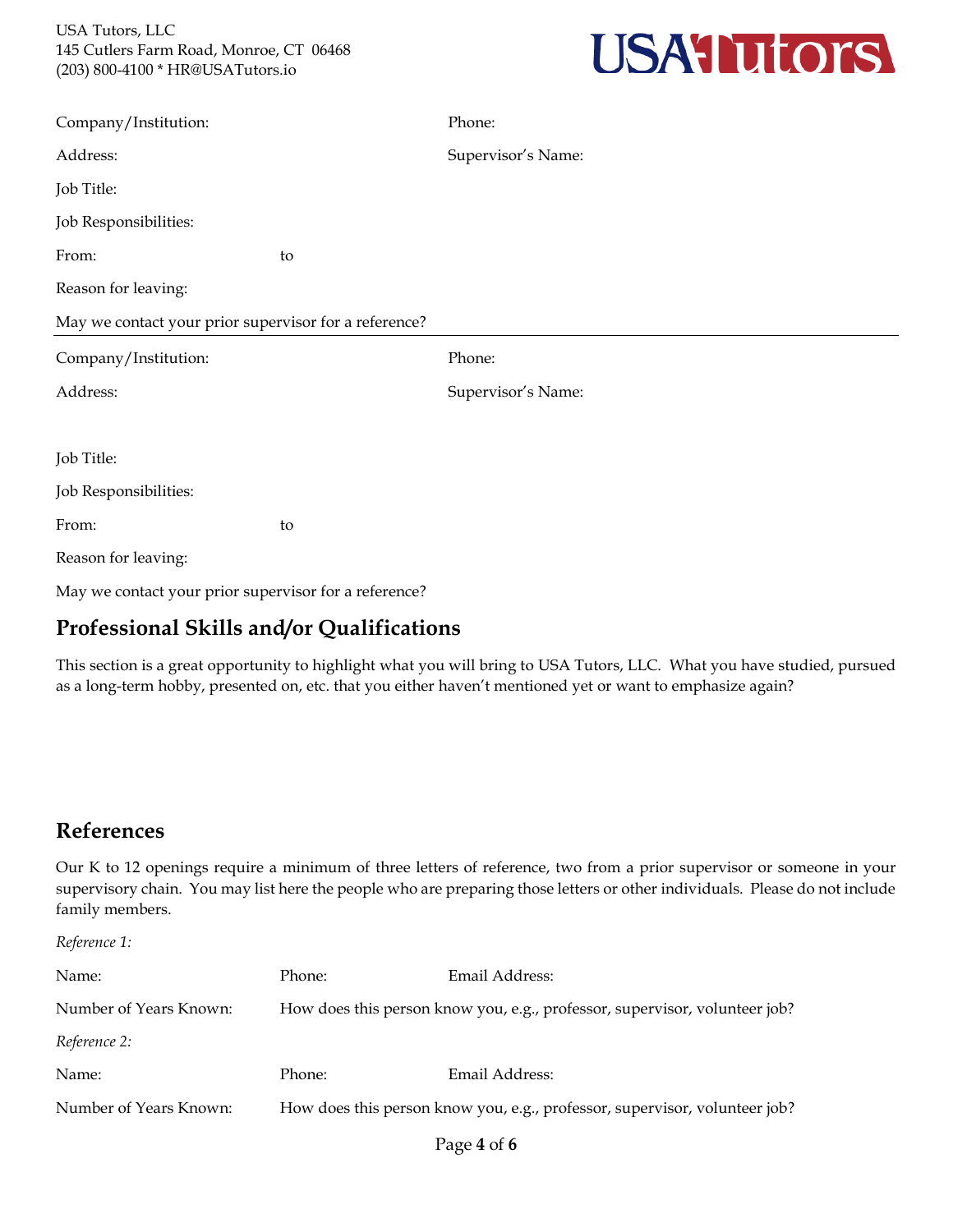USA Tutors, LLC 145 Cutlers Farm Road, Monroe, CT 06468 (203) 800-4100 \* HR@USATutors.io *Reference 3:*



Name: Phone: Email Address:

Number of Years Known: How does this person know you, e.g., professor, supervisor, volunteer job?

### **Intellectual Property/Our Clientele**

USA Tutors spends substantial time and financial resources advertising for and recruiting clientele as well as supporting them over the duration of their time with us. Even though you are applying to work as a freelance consultant, you are recognizing that these are our potential clients and agree that you may not set up a private work arrangement with them that excludes USA Tutors until three years from the conclusion of your contract with us without our express written permission. This agreement covers any family with whom you interview on our behalf even if they do not choose to work with us for a period of three years from the interview date. This non-compete clause covers any client with whom USA Tutors pairs you even if you and the client leave our company.

(signature required)

# **Representation**

As a representative of USA Tutors, you are expected to act with integrity, professionalism, and propriety. You acknowledge that you are responsible for understanding our policies and adhering to them if hired. It also means that you will follow our online protocols including keeping your camera on and centered on your face, dressing appropriately, and maintaining a reasonably professional background for all online sessions.

(signature required)

# **Background Check**

Any of our instructors working with minors are required to provide written evidence of having passed a background check that includes fingerprinting in the last 14 months or undergo it now. The applicant should start the process after interviewing and being requested to do so. Applicants are responsible for the upfront cost of the background check. If they pass and accept a position with USA Tutors they will be reimbursed within 30 days of their start date for the payments made to the government during this process. (We do not reimburse for travel expenses or personal time completing the application/going for the fingerprinting.) Irrespective of the outcome of the background check, USA Tutors agrees to provide the applicant with a written copy of the results for the applicant's personal records.

(signature required)

I have undergone a background check including fingerprinting in the last 14 months and will be providing written evidence of having passed it.

I have undergone a background check including fingerprinting in the last 14 months but cannot provide written evidence of having passed it and will be undergoing the process if made a preliminary offer by USA Tutors using the protocols provided.

I have not undergone a background check including fingerprinting in the last 14 months and will be pursuing the process if made a preliminary offer by USA Tutors using the protocols provided.

# **Verification**

I hereby affirm that all information presented to USA Tutors, LLC, including my resume/CV, transcripts, etc. in connection with my application are true, accurate, and comprehensive. I understand that if any information is found to be false,